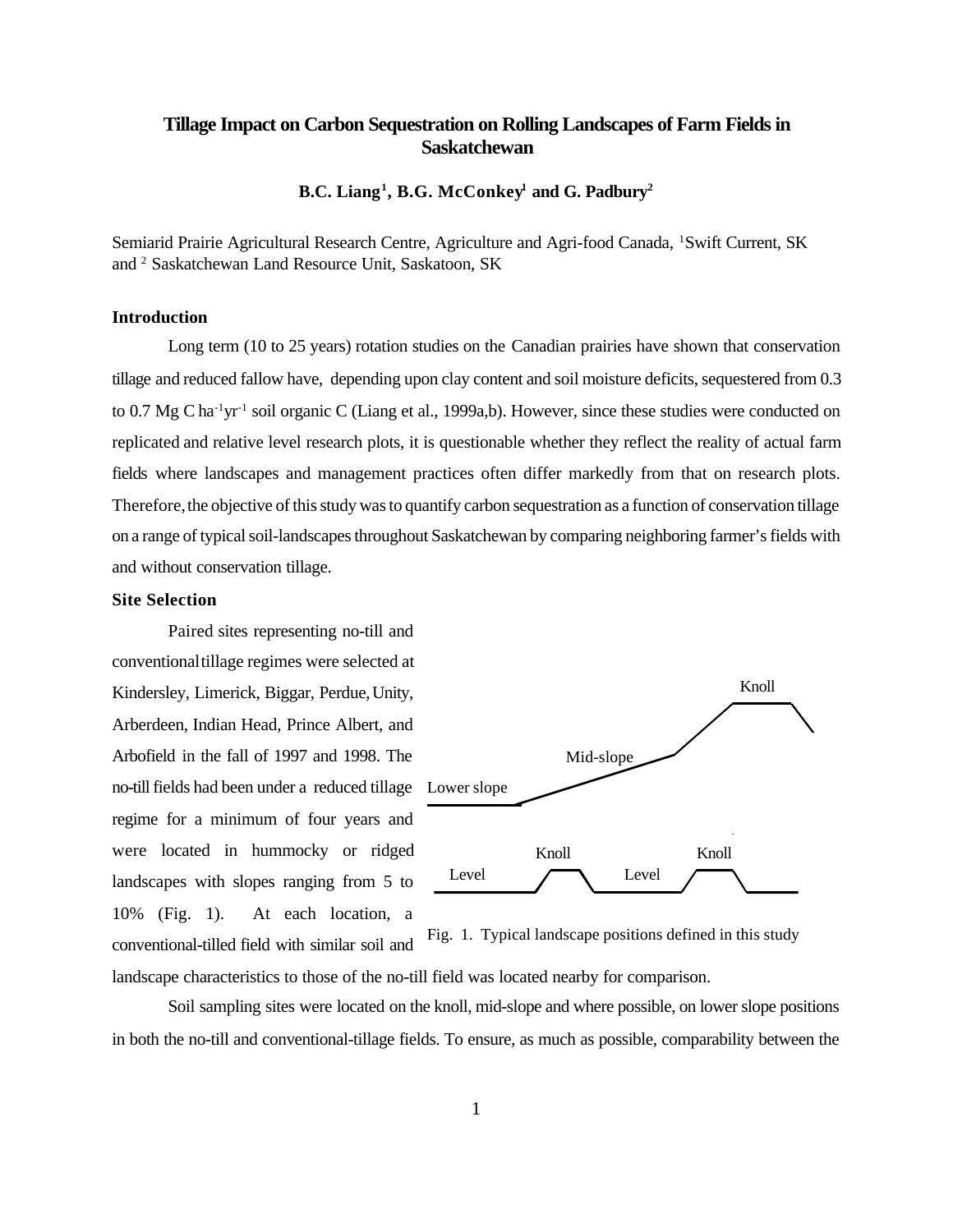conventional and no-tillage sites, considerable care was taken to ensure that the soil profile characteristics were reasonably similar, particularly with respect to the depth of the Ap horizon and to the depth of solum. This was particular critical at the mid-slope positions, where soil organic carbon content is strongly influenced by the slope position (e.g. distance from the knoll) and by subtle differences in the shape of the slope, as well as on the lower slopes where deposition of organic-rich erosional sediments is often chaotic and unpredictable and can result in significant differences in soil organic carbon content from field to field. Nonetheless, it is important to remember that while considerable care was taken to ensure comparability between the no-tillage and conventional tillage fields, it is virtually impossible to know for sure if the soil conditions were in fact similar prior to the implementation of the no-till regime.

### **Soil Sampling and Analysis**

Four sampling sites, or replicates, were located approximately 10 to 20 m apart at each landscape position. At each site, three individual soil profiles, each within approximately 1 m, were sampled using a hydraulically operated sampling tube of 5.5-cm diam. The samples from each or the three profiles were subdivided at 0-10, 10-20, 20-30, and 30-40 cm depth increments and bulked according to depth. Soil bulk density for each soil layer was calculated using the gross fresh weight and moisture content. Surface crop residues were collected from six 0.5 m<sup>2</sup> plots at each landscape position of no-till and conventional tillage fields at Limerick, Biggar, Unity, Indian Head, and Prince Albert. The residues were washed, dried, and weighed in the laboratory. Organic C content of soil samples and surface crop residue were analyzed using an automated combustion technique (Carlo ErbaTM, Milan, Italy). Soil organic C in the 0-10-cm and 10-20-cm layers was calculated using soil organic C concentration and bulk density values. Soil organic C in the 0-20-cm layer was also calculated based on an equivalent mass for the same landscape position of no-till and conventional tillage systems at each site (Ellert and Bettany, 1995) and is presented in this paper.

### **Statistical Analysis**

For each site, the tillage system was treated as an experimental factor, and statistically analyzed using t-test for each of the landscape positions. Since it is assumed that the soil carbon content at comparable landscape positions at each site was similar prior to the adoption of no-till, the annual carbon gains/losses at each landscape position were calculated by taking the difference in the organic C between no-till and conventional tillage, divided by the number of years under no-till.

#### **Cropping Systems**

In general under conventional tillage, traditional crop rotations across Saskatchewan can be related to long term climate conditions and in particular to the incidence and frequency of drought. For example in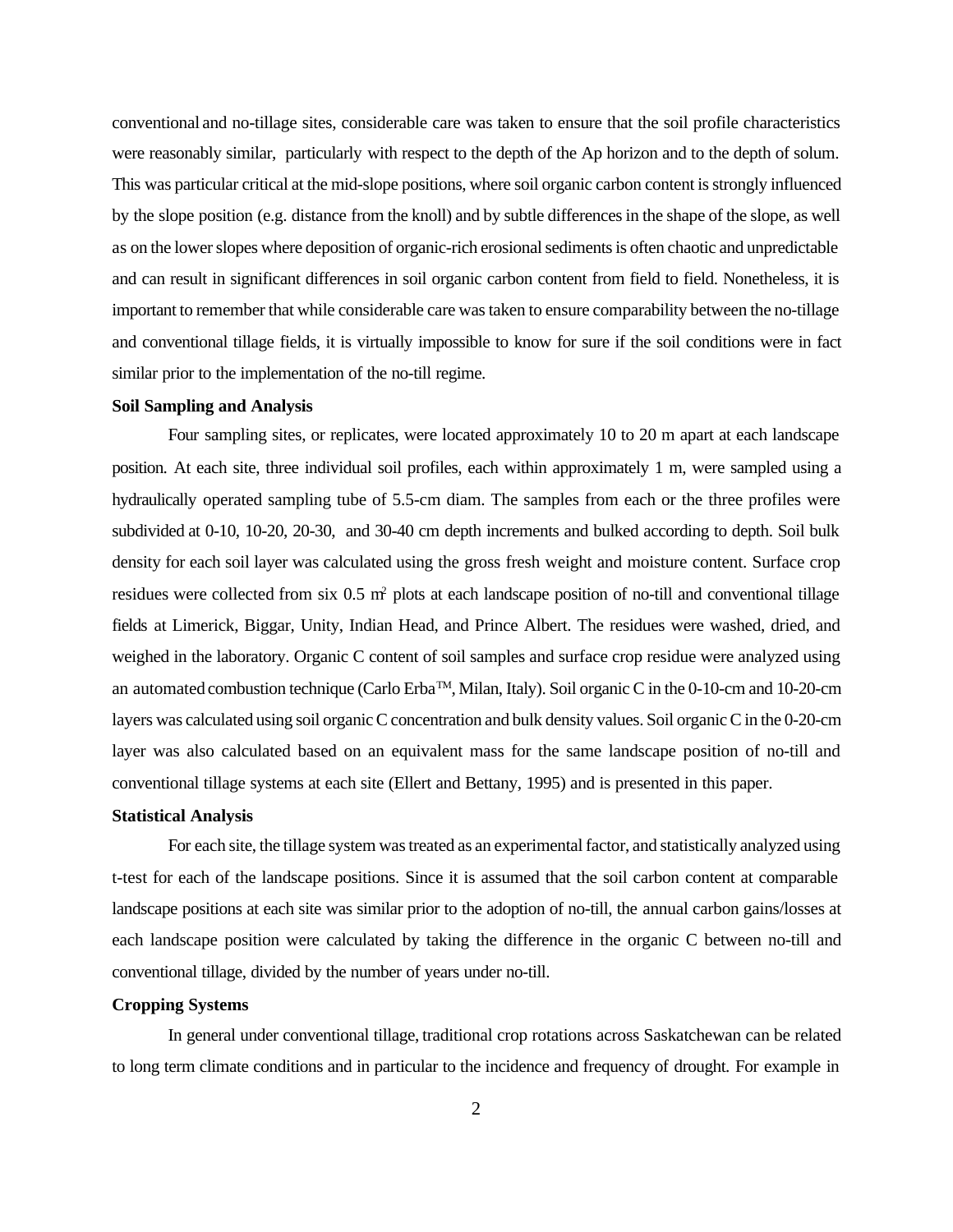the drier regions, or Brown soil zone, wheat fallow is the predominant rotation. In the slightly more moist Dark Brown soil zone, crop rotations commonly include one fallow in two or three years, whereas the frequency of fallow in the Black and Grey soil zones, where inadequate soil moisture is rarely a concern, fallow is seldom part of the rotation. Moreover, over the past decade or more, there has been a general trend in reduction of fallow frequency throughout the Province.

#### **Results and Discussion**

The difference in the amount of surface crop residue-C between no-till and conventional tillage was relatively small at Biggar, Unity, and Limerick, compared to Prince Albert and Indian Head where surface crop residues accounted for approximately  $1 \text{ Mg C} \text{ ha}^{-1}$  for no-tillage (Table 1). The higher amount of surface residue C under no-till at Prince Albert and Indian Head may have resulted from higher crop productivity along with the environment that favored the formation of mulch layer on the surface of no-till soil. On the other hand, the formation of mulch layer on the surface of the no-till sites in the Dark Brown and Brown soil zones was less obvious. It should be recognized that the amount of surface residue-C under no-till is highly variable and dynamic, depending upon the type of crop grown, the yield and in particular upon amount of disturbance associated with the direct seeding operation. In a study of tillage on surface residue C, McConkey et al. measured annual changes in surface crop residues on three different-textured soils for more than 10 years at Swift Current, and found that the medium-textured soil under no-till accumulated more surface residue C than the coarse- or fine-textured soil, but the amount of surface residue C under no-tillage was mainly dependent of previous years of weather and crop yields (unpublished data). It should be noted that the accumulation of surface residue-C associated with no-tillage is important for erosion protection and C sequestration.

There were large differences in gains of soil organic C between no-till and conventional tillage not only between sites but within the landscape positions of the same site. Gains of soil organic C under no-till compared with conventional tillage varied from 1 to 16 Mg ha<sup>-1</sup>, and from 0.1 to 1.4 Mg ha<sup>-1</sup>yr<sup>-1</sup> for the various soil zones in Saskatchewan. It should be noted that these C gains were due to the combined effects of reduced tillage and less fallow, and to the extent that fallow was a part of crop rotations under conventional tillage. Unknown removal or redistribution of soil assumed to be greater on the conventionally tilled fields also affected the difference. In addition, since it is impossible to know in this study if soil conditions were similar prior to the implementation of the no-till regime for each site, we will not discuss the results for each site individually, but an overall impact of tillage on soil organic C with similar landscapes of all sites. Considering these inherent problems with these comparisons, the results were remarkably consistent. Average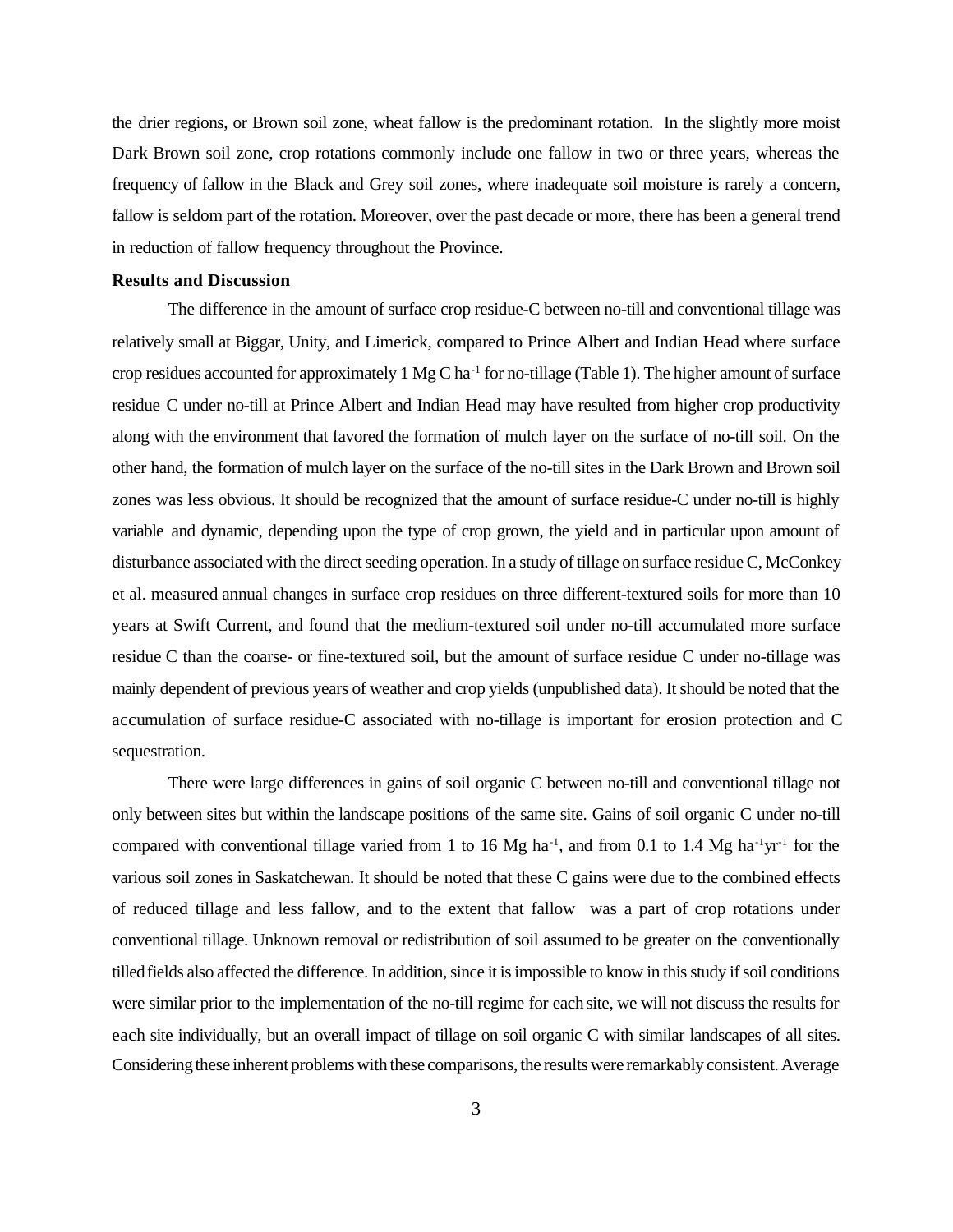C gains for all sites were 0.7 Mg ha<sup>-1</sup>yr<sup>-1</sup> for the knoll, 0.5 Mg ha<sup>-1</sup>yr<sup>-1</sup> for the mid-slope, and 0.6 Mg ha<sup>-1</sup>yr<sup>-1</sup> for the lower slope and level. These values are generally comparable with the results obtained from research plots for the Dark Brown, Black and Gray soil zones, but higher than those obtained from research plots for the Brown soil zone (Liang et al., 1999a; McConkey et al., 1999).

Because of the differences in the duration of no-till and amounts of soil organic C presented in the soil under conventional tillage at the different landscape positions of each site, the relative annual increase in soil organic C due to no-till was calculated as the difference of the amount of soil organic C between notillage and conventional tillage divided by the amount of soil organic C under conventional tillage, and further divided by the number of years under no-tillage. The relative annual increase in soil organic C due to no-tillage varied from 0.2 to 5.7 % yr<sup>-1</sup> among different sites and landscape positions (Table 2). On an average, the relative annual increase in soil organic C due to no-tillage was approximately 2 % yr-1 for the knoll and midslope positions, and 1.2 % yr<sup>-1</sup> for the lower slope and level areas. This greater increase in soil organic C associated with the knoll and mid-slope positions compared with the lower slope and level under no-tillage may have due mainly to reduced erosion such as wind, water or tillage.

### **Conclusions**

The accumulation of surface crop residue-C under no-tillage compared with conventional tillage was generally small for the drier regions of the prairies and up to approximately  $1 \text{ Mg C} \text{ ha}^{-1}$  for the more moist regions of the prairies. The amount of "sequestered" soil organic C estimated under no-tillage along with continuous cropping compared to conventional tillage, using direct comparisons of neighboring farmer's fields across various soil zones and landscape positions in Saskatchewan, varied from 0.5 to 0.7 Mg C ha<sup>-1</sup> yr<sup>-1</sup> with a higher value associated with more eroded areas. The relative annual increase in soil organic C due to notillage was approximately 2%  $yr^{-1}$  for the more eroded areas such as knoll, and 1.2%  $yr^{-1}$  for the non-eroded area, indicating an additional benefit of conservation tillage in sequestering soil organic C on more eroded areas. In addition, the results obtained from this study were generally consistent with those of long-term research plots established on the Canadian prairies, suggesting that the extrapolation of results of carbon sequestration due to no-till from research plots to the real world is valid, provided that carbon sequestration resulting from reduced erosion under no-tillage should be accounted for.

### **Acknowledgments**

We would like to thank the GEMCo and MII of Agriculture and Agri-Food Canada for providing financial support for this study, and Saskatchewan Soil Conservation Association for identifying potential producer co-operators. We would like also to thank the following producers for allowing us to sample their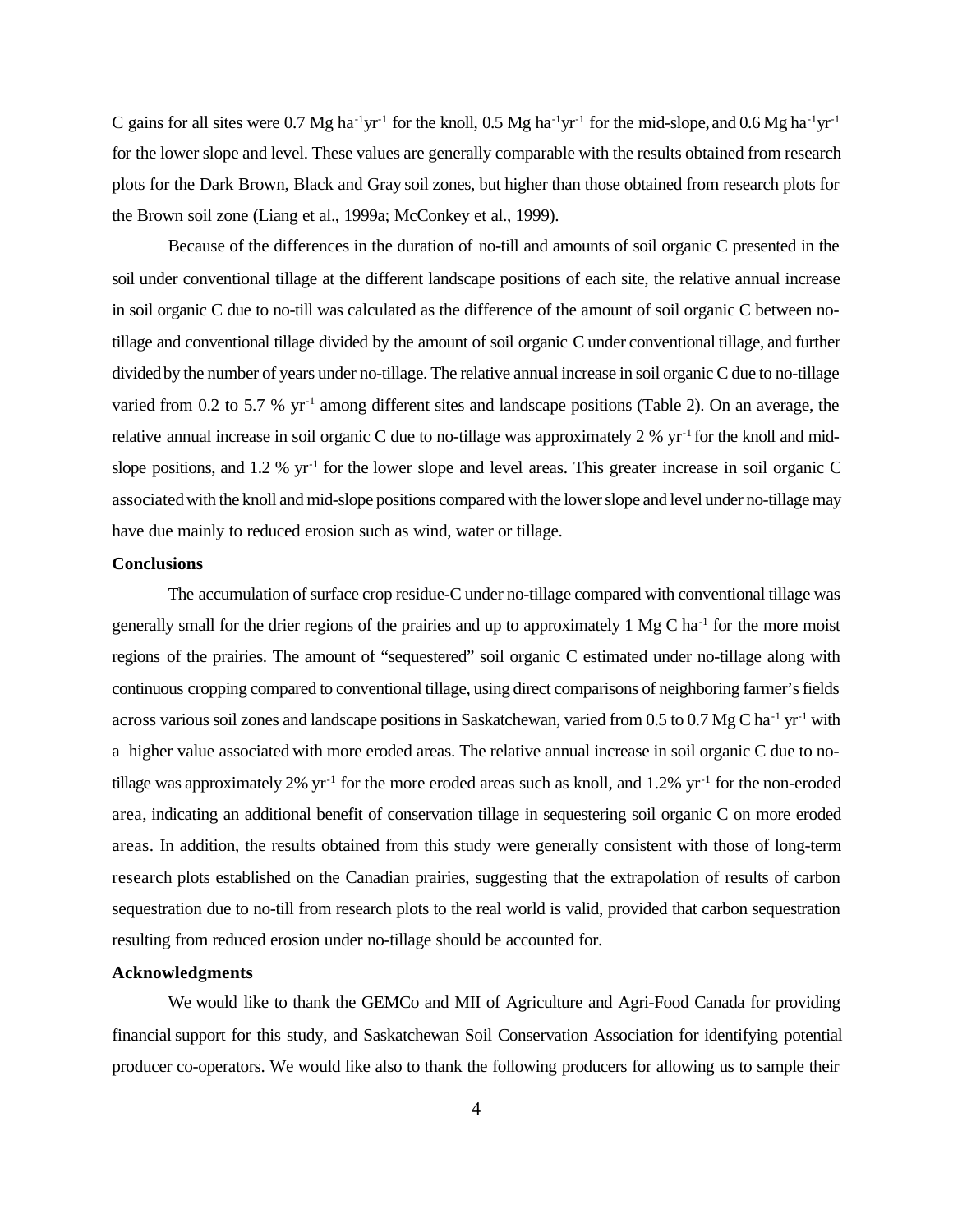fields, Jim Halford, Lioyd Pollock, John Bennett, Jim Topp, Ed Beauchesne, Lawrence Grimard, Marv Fenrick, Lorne Crossen, Don Sinclair,Terry Pearse, Brian Wallis, Allan Cannon, Don Sapsford, Dennis Thiessen, and Trevor Wutzke. Technical support from Barry Goetz, Elizebath Chan, Susan Dormer, and Garry Winkleman is appreciated.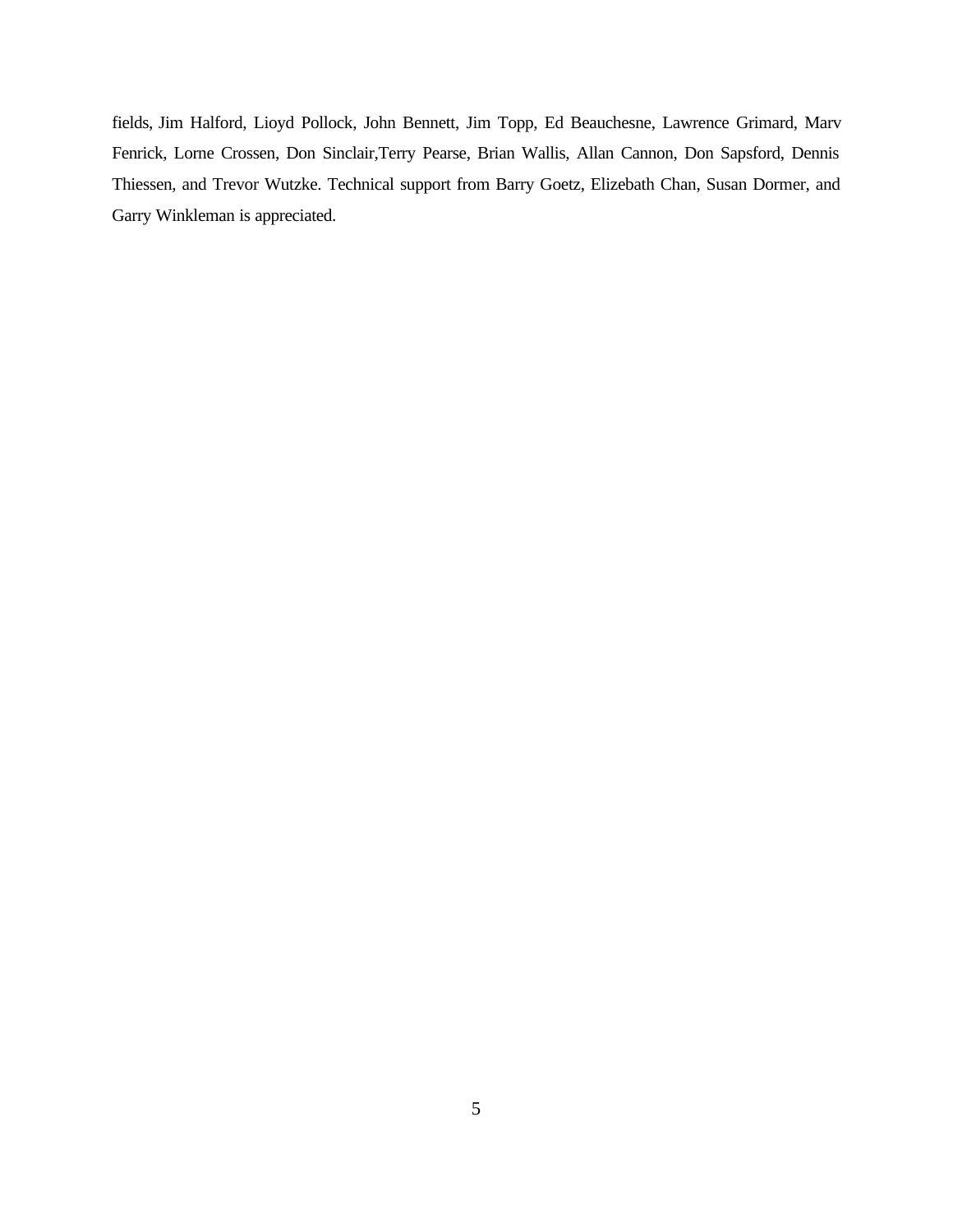## **References**

- Ellert, B.H. and Bettany, J.R. 1995. Calculation of organic matter and nutrients stored in soils under contrasting management regimes. Can. J. Soil Sci. 75:529-538.
- Liang, B.C., McConkey, B.G., Campbell, C.A., Curtin, D., Moulin, A., Brandt, S.A., and Lafond, G.P. 1999a. Crop rotation and tillage impact on carbon sequestration in Saskatchewan soils. In the Proceeding of Saskatoon Soils & Crops '99, February 25 & 26, Saskatoon, Saskatchewan.
- Liang, B.C., McConkey, B.G., Campbell, C.A., Moulin, A., and Johnston, A. 1999b. Short-term crop rotation and tillage system effects on soil carbon on the Canadian Prairies. An International Symposium on Agricultural Practices and policies for Carbon Sequestration in Soil. July 19-23, 1999. The Ohio State University, USDA-NRCS, USDA-ARS and USEPA, Columbus, Ohio.
- McConkey, B.G., B.C. Liang and C.A. Campbell. 1999. Estimating gains of soil carbon over 15-yr period due to changes in fallow frequency, tillage system and fertilization practices for the Canadian prairies (an expert opinion). Semiarid Prairie Agricultural Research Centre, Agriculture and Agri-Food Canada, Swift Current, Saskatchewan. Miscel. Publ. #379M0209.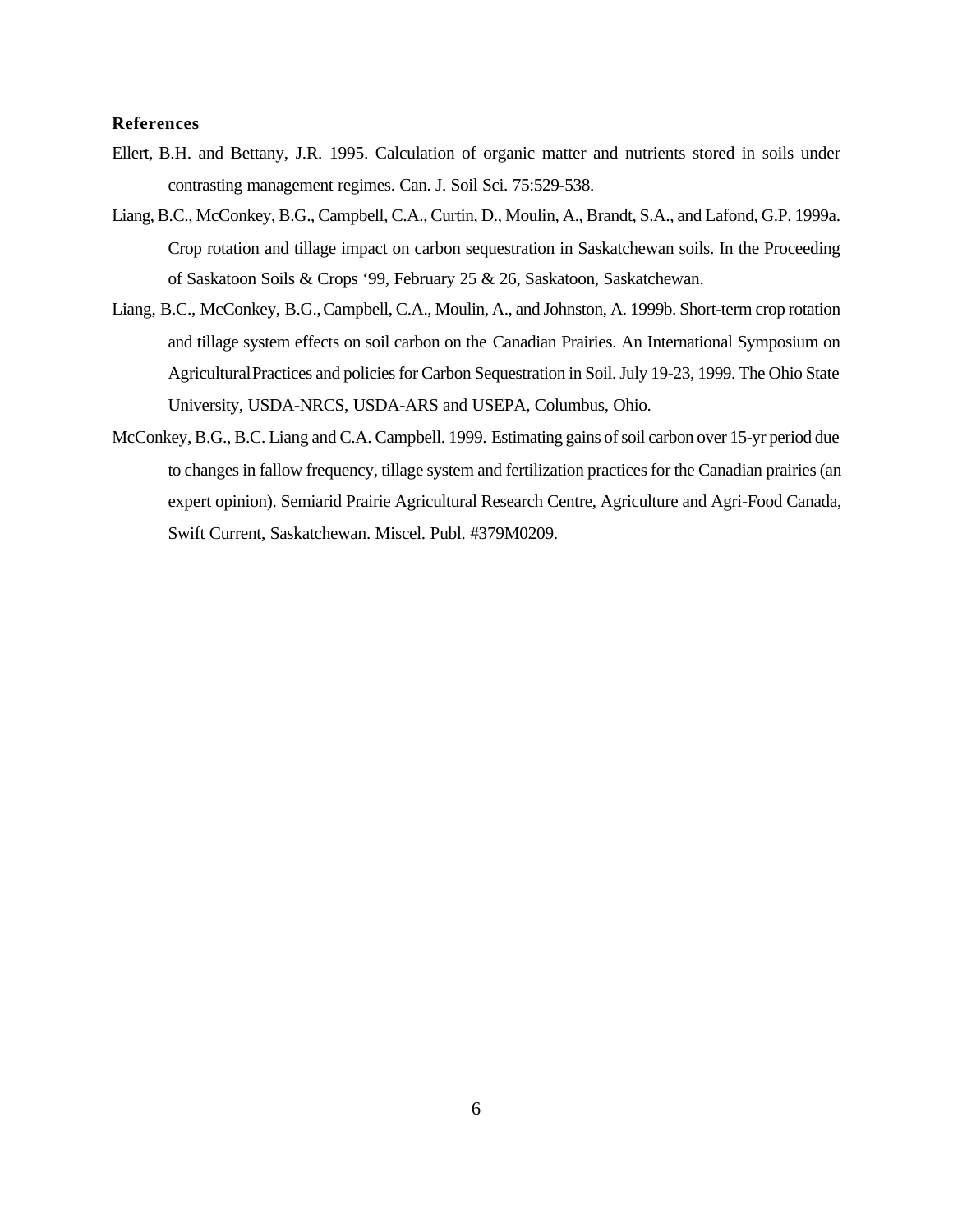| Location      | Landscape position | Tillage <sup>1</sup>                          |                   |  |  |  |
|---------------|--------------------|-----------------------------------------------|-------------------|--|--|--|
|               |                    | <b>CT</b>                                     | NT                |  |  |  |
|               |                    | ------------- Mg C ha <sup>-1</sup> --------- |                   |  |  |  |
| <b>Biggar</b> | Knoll              | $0.63^{\rm a}$                                | 1.29 <sup>a</sup> |  |  |  |
|               | Lower slope        | 1.09 <sup>a</sup>                             | $1.35^{\rm a}$    |  |  |  |
| Unity         | Knoll              | 0.68 <sup>a</sup>                             | $0.92^{\rm a}$    |  |  |  |
|               | Level              | $1.38^{a}$                                    | $1.35^{\rm a}$    |  |  |  |
| Limerick      | Knoll              | 0.96 <sup>a</sup>                             | $1.42^{\rm a}$    |  |  |  |
|               | Lower slope        | $1.13^a$                                      | $1.23^a$          |  |  |  |
| Indian Head   | Knoll              | 0.68 <sup>b</sup>                             | 1.96 <sup>a</sup> |  |  |  |
|               | Level              | 1.22 <sup>b</sup>                             | 2.49 <sup>a</sup> |  |  |  |
| Prince Albert | Knoll              | 0.96 <sup>b</sup>                             | $2.23^{\rm a}$    |  |  |  |
|               | Level              | 0.58 <sup>b</sup>                             | 1.46 <sup>a</sup> |  |  |  |

Table 1. Surface crop residue-C on various landscape positions as influenced by tillage systems

1 Means associated with different letters within the same row indicate statistical significance at *P=0.05*